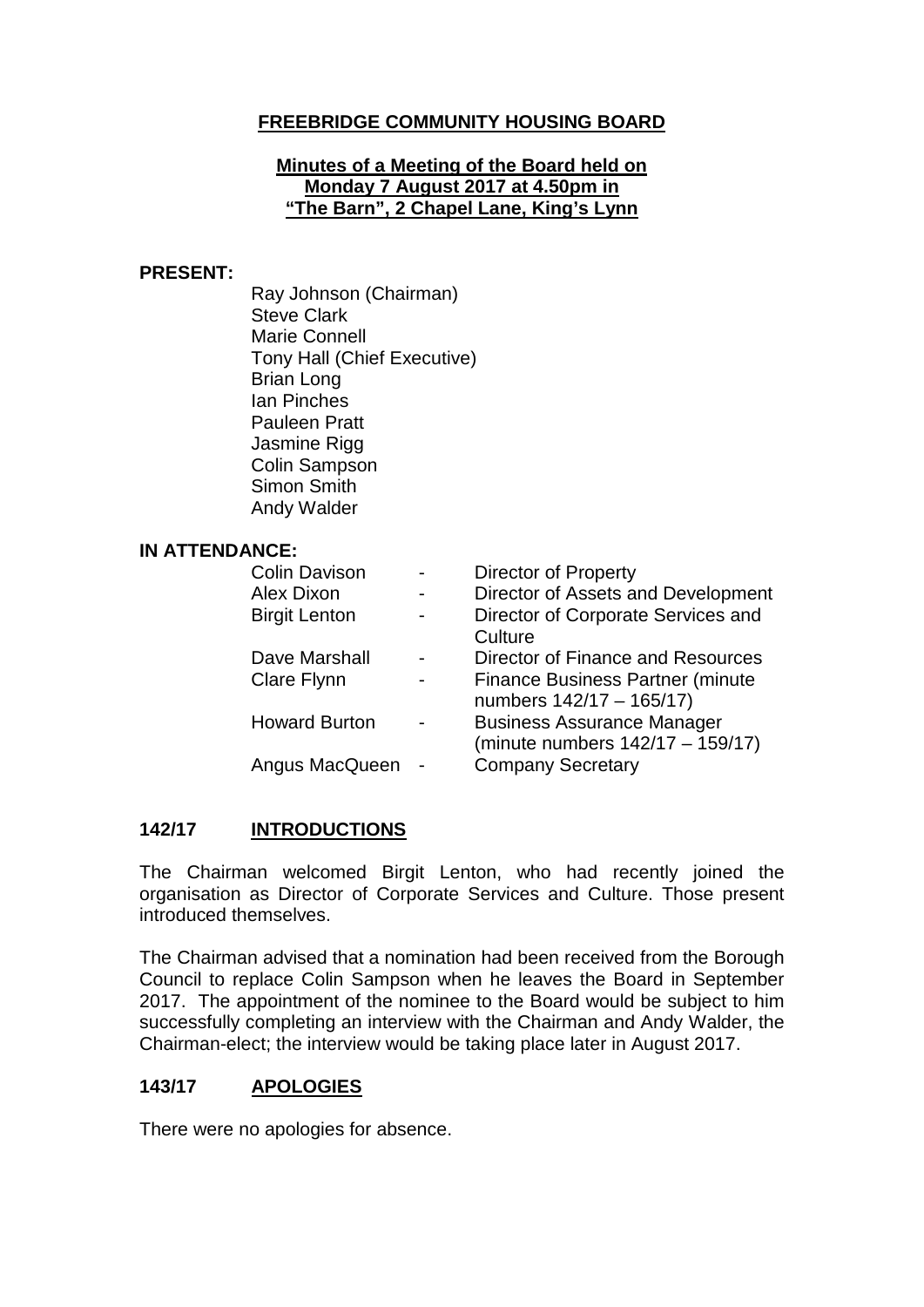# **144/17 MINUTES**

The minutes of the meeting held on 12 June 2017 were confirmed as a correct record and signed by the Chairman.

## **145/17 DECLARATIONS OF INTEREST**

There were no declarations of interest, although it was noted that all Non-Executive Board Members had an interest in Board remuneration, which would be discussed under "Governance Committee Recommendations" (minute number 158/17(c) refers).

### **146/17 CHAIRMAN'S UPDATE**

The Chairman said that he and the Chairman-elect had attended their usual weekly meetings with the Chief Executive. In addition, he advised of the following:

- Along with the Vice-Chairman and the Chief Executive, he had attended the twice-yearly Strategic Liaison Forum meeting with the Borough Council, on 26 July 2017. This had provided an opportunity for an interesting and useful discussion.
- He had attended meetings at the Queen Elizabeth Hospital, King's Lynn, on 31 July and 1 August 2017, in his role as the Freebridgeappointed member of the Hospital's Governors' Council.

# **147/17 MANAGEMENT TEAM UPDATE**

A written update from the Management Team had been previously circulated and was noted by the Board.

The written update covered the following issues:

- Board Member Agreement for Services
- Best Inclusive Project Award
- Conclusion of Fraud Case
- Anti-Fraud, Bribery and Corruption Policy Statement
- Hillington Square
- Blockbuster
- Discovery Centre
- Mutual Exchange Event
- Hillington Square Fete

The Board confirmed that it supported the Company Secretary's view that no change was required to the Board Member Agreement for Services, other than an alteration to the Board Member fee (if agreed later in the meeting) and an update to the Media Protocol to refer to the new post of Director of Corporate Services and Culture instead of the former post of Director of Engagement.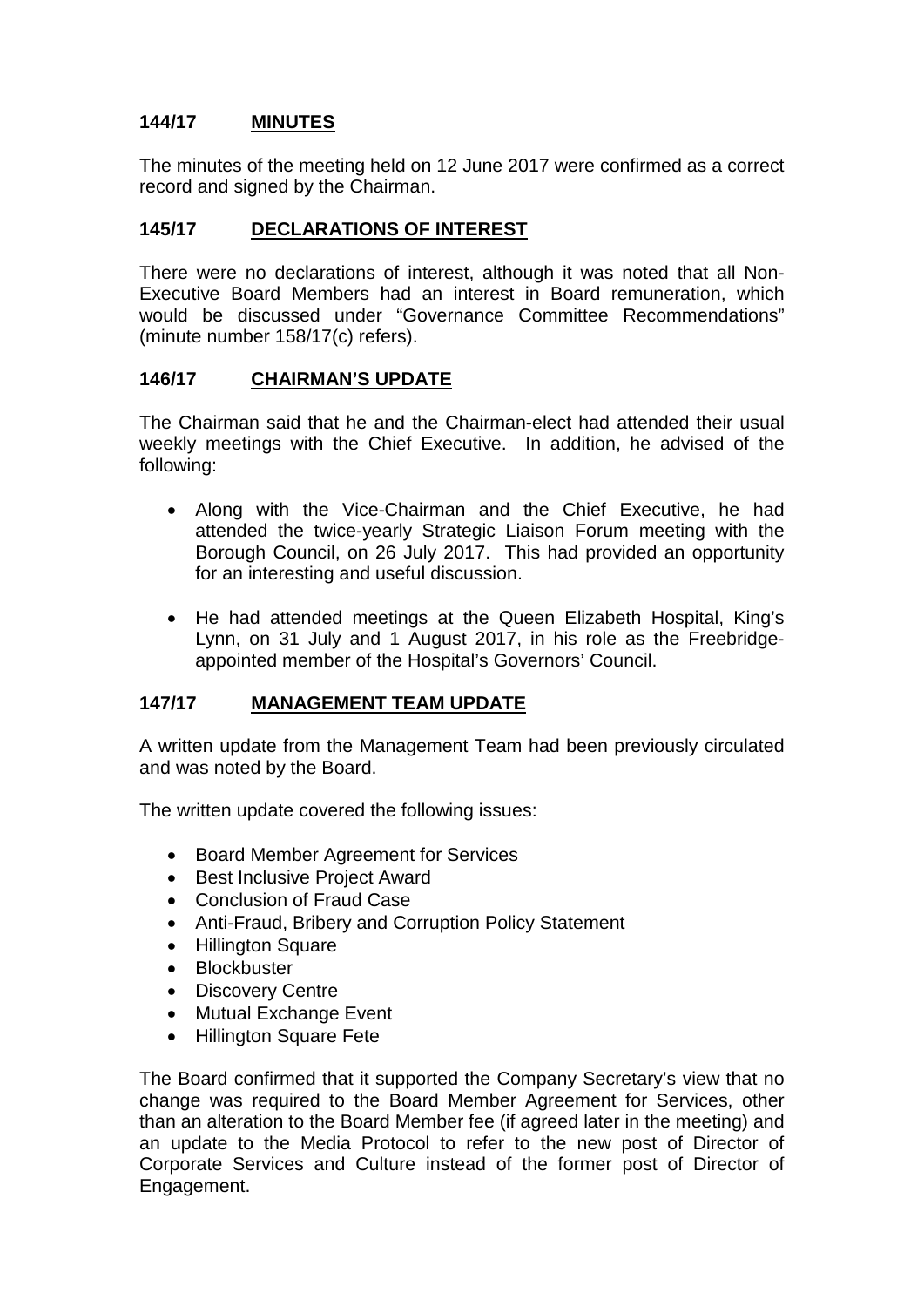The Board was delighted to note that the Providence Street Football Club had won the Football Association Community Award for "Best Inclusive Project".

### [confidential wording]

It was pointed out that the item in the update on the Hillington Square Fete referred to the "Mayor of King's Lynn"; this should have read "Mayor of King's Lynn and West Norfolk".

## **148/17 AUDIT COMMITTEE RECOMMENDATIONS**

The Board received a report which introduced the recommendations of the inquorate meeting of the Audit Committee held on 10 July 2017.

Recommendations 1 and 2, as listed in the report, were considered under item 8 of the agenda (minute number 149/17 below), and recommendations 3, 4 and 5 were considered under item 9 of the agenda (minute number 150/17 below).

#### **149/17 INTERNAL CONTROLS ASSURANCE ANNUAL REPORT 2016/17**

The Business Assurance Manager presented the Internal Controls Assurance Annual Report 2016/17. The report explained the requirements of the business assurance exercise and the approach that the Association had chosen to adopt, and presented evidence from a wide variety of internal and external sources.

The Board acknowledged that this was an important report, bringing together a number of work streams which had taken place throughout the year.

The Board noted in particular the statement on internal controls, which it was required to approve for inclusion in the statutory accounts. This was a significant statement, confirming that the Board was satisfied that adequate systems of internal control had existed within the organisation during the year.

Having noted the recommendations of the Audit Committee (inquorate meeting), the Board

### **RESOLVED:**

- 1) That the Internal Controls Assurance Annual Report 2016/17, as presented, be approved.
- 2) That the statement on internal controls, as presented, be approved for inclusion in the Association's statutory financial accounts 2016/17.

# **150/17 DRAFT STATUTORY ACCOUNTS 2016/17**

The Director of Finance and Resources presented a report which detailed the Association's draft statutory accounts 2016/17, including the Board of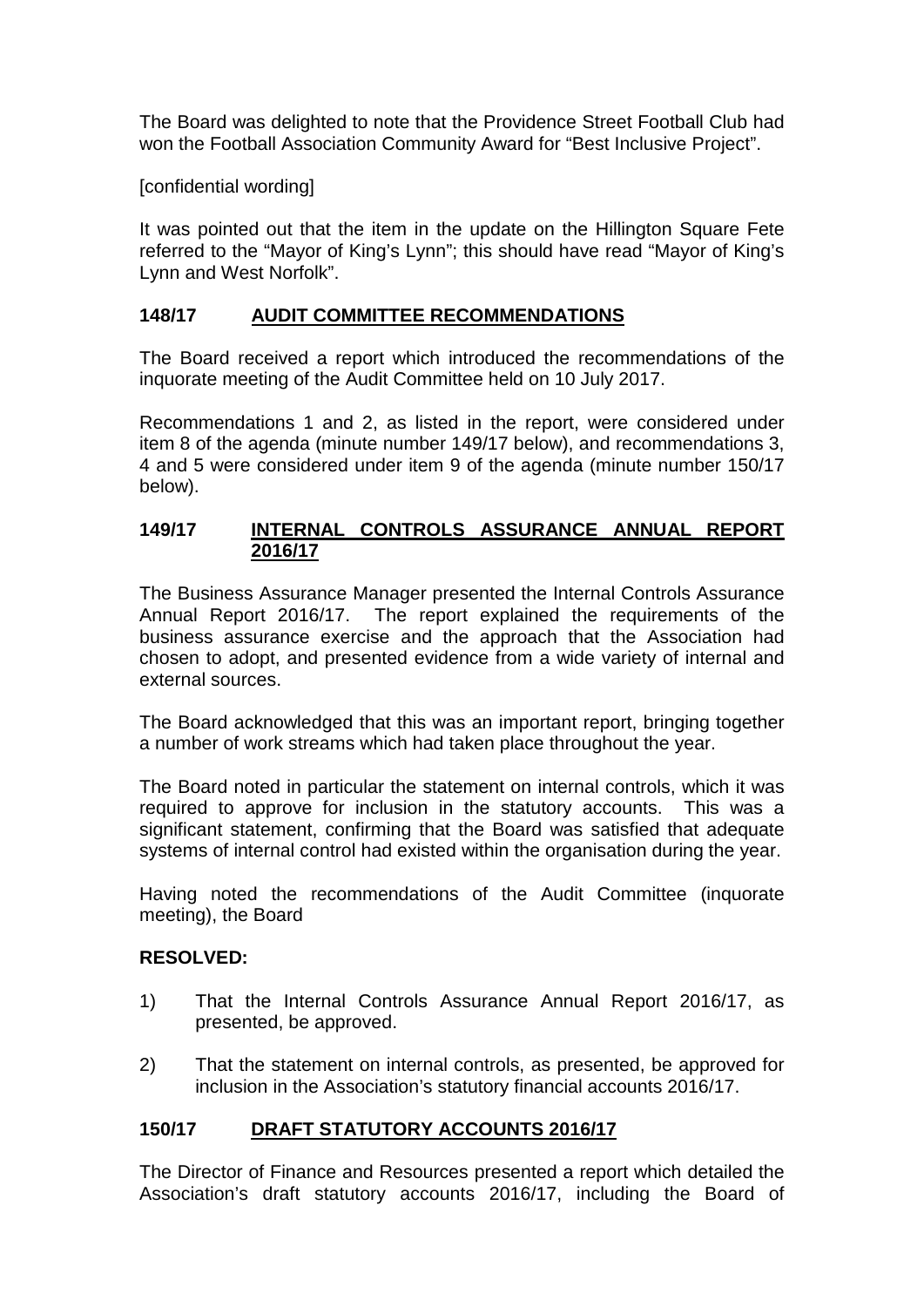Management Report, Strategic Report, Auditor's Report and Financial Statements. Also presented for approval were the Audit Findings Report 2016/17 and the Letter of Representation to the External Auditor.

The Director of Finance and Resources advised that two minor amendments to the accounts had been received from the External Auditor since the agenda had been issued. These were the insertion of a sub-total within the prior-year adjustment figures and some rewording to the note around the prior-year adjustment. These changes were not material and did not alter the figures.

It was highlighted that financial performance had been slightly better than in the previous year, other than the effect of the pension actuarial valuation.

A Board Member suggested that the Strategic Report should include examples of learning outcomes from complaints. The Business Assurance Manager responded that these would be included in the Value for Money Statement, which would be presented to the Board at its next meeting.

### **RESOLVED:**

- 1) That the statutory accounts 2016/17 be approved.
- 2) That the Audit Findings Report 2016/17 be approved for submission to the Homes and Communities Agency.
- 3) That the Letter of Representation be approved for signature by the Chief Executive.

# **151/17 BOARD'S REPORT TO THE ANNUAL GENERAL MEETING**

The Chief Executive presented a report which sought approval for the Board's Report to the 2017 Annual General Meeting.

**RESOLVED:** That the Board's Report to the 2017 Annual General Meeting be approved, as presented.

# **152/17 RULE CHANGES**

The Company Secretary presented a report which set out draft Rule changes for approval to be taken forward to the 2017 Annual General Meeting.

In answer to questions, the Company Secretary made the following points:

- There was nothing within the Rules that would prevent a Co-opted Board Member from becoming a full Board Member, provided that there was a vacancy and that the necessary criteria were met.
- The Rules required one Tenant Board Member to retire at each Annual General Meeting. (This assumed that there were no vacancies.) A Tenant Board Member who was retiring could apply for reappointment, provided that the limit of nine years on the Board was not exceeded.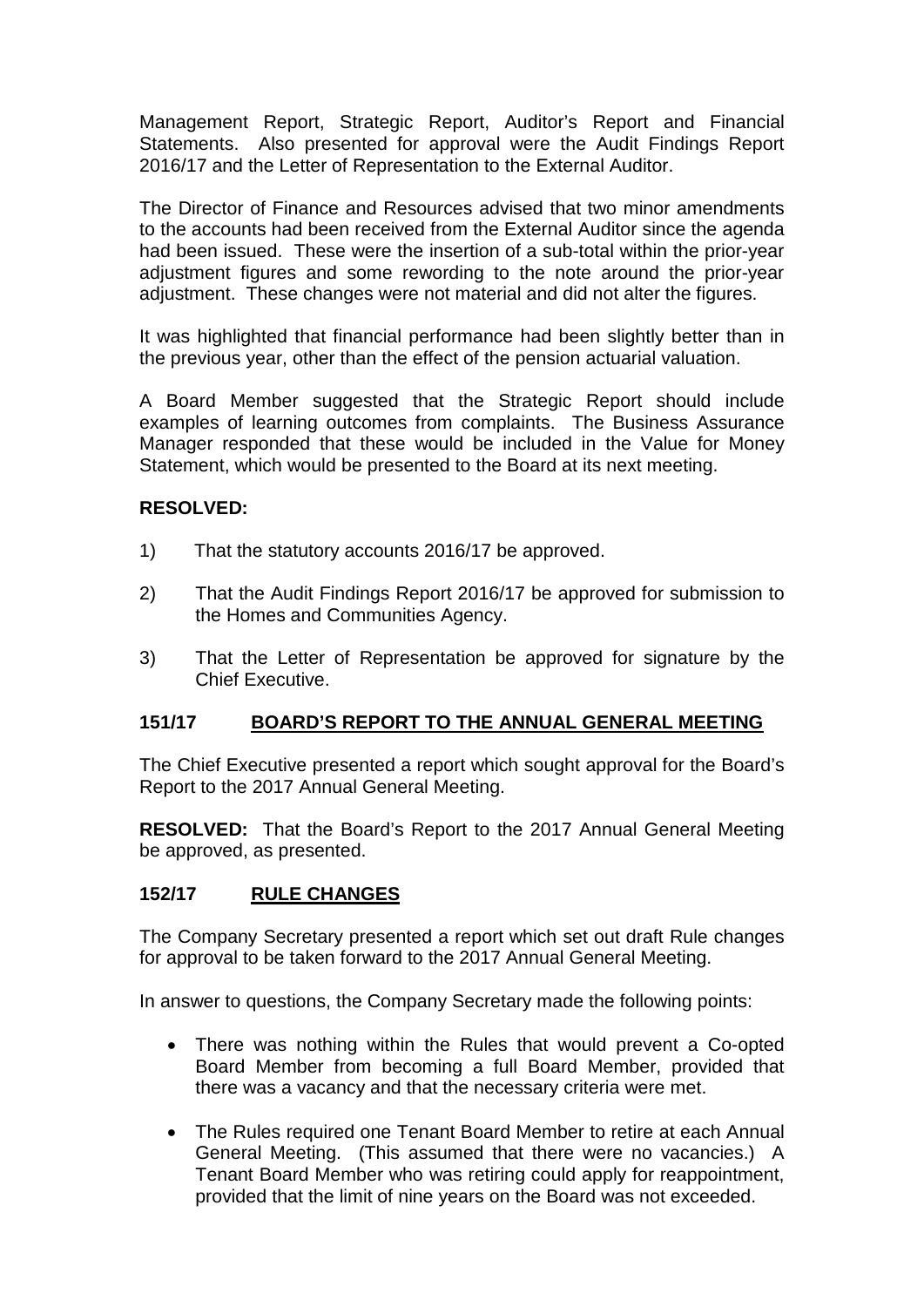**RESOLVED:** That the 2017 Annual General Meeting be recommended to adopt the Rule changes attached to the report, subject to no issues of concern being raised as a result of the consultation process with the Borough Council and the funders.

### **153/17 DRAFT ANNUAL GENERAL MEETING NOTICE OF MEETING AND AGENDA**

The Company Secretary presented a report which sought approval for the draft notice of meeting and agenda for the 2017 Annual General Meeting.

**RESOLVED:** That the draft notice of meeting and agenda for the 2017 Annual General Meeting be approved, as presented.

**154/17** Confidential item

### **155/17 REVIEW OF THE FINANCIAL REGULATIONS**

The Director of Finance and Resources presented a report which reviewed the Financial Regulations. He highlighted that this had been a fundamental review, aimed at making the Financial Regulations more streamlined and easier to understand.

The Director of Finance and Resources advised that a minor amendment of the wording in Financial Regulation 7 had been made since the issue of the agenda, as set out below (additional wording in italics):

"All contracts over £25,000 *which are to be advertised* shall be published via the Government website "Contracts Finder"

In answer to a question, the Director of Finance and Resources explained that his limit to authorise invoices had been raised from £250,000 to £500,000, so as to provide cover for when the Chief Executive was not available.

In response to a question, the Director of Finance and Resources said that the Government had indicated that OJEU compliance would still be required after the United Kingdom's exit from the European Union.

A Board Member highlighted that it was made clear in Financial Regulation 2, section 4.1, that it was the Board which was responsible for the stress testing of the Association's Financial Plans. The Director of Finance and Resources responded that this would become even more pertinent when the Financial Capacity Review was presented to the Board in October 2017.

#### **RESOLVED:**

1) That the revised and refocused Financial Regulations be approved, and that a three-month training, communication and phased introduction period be approved.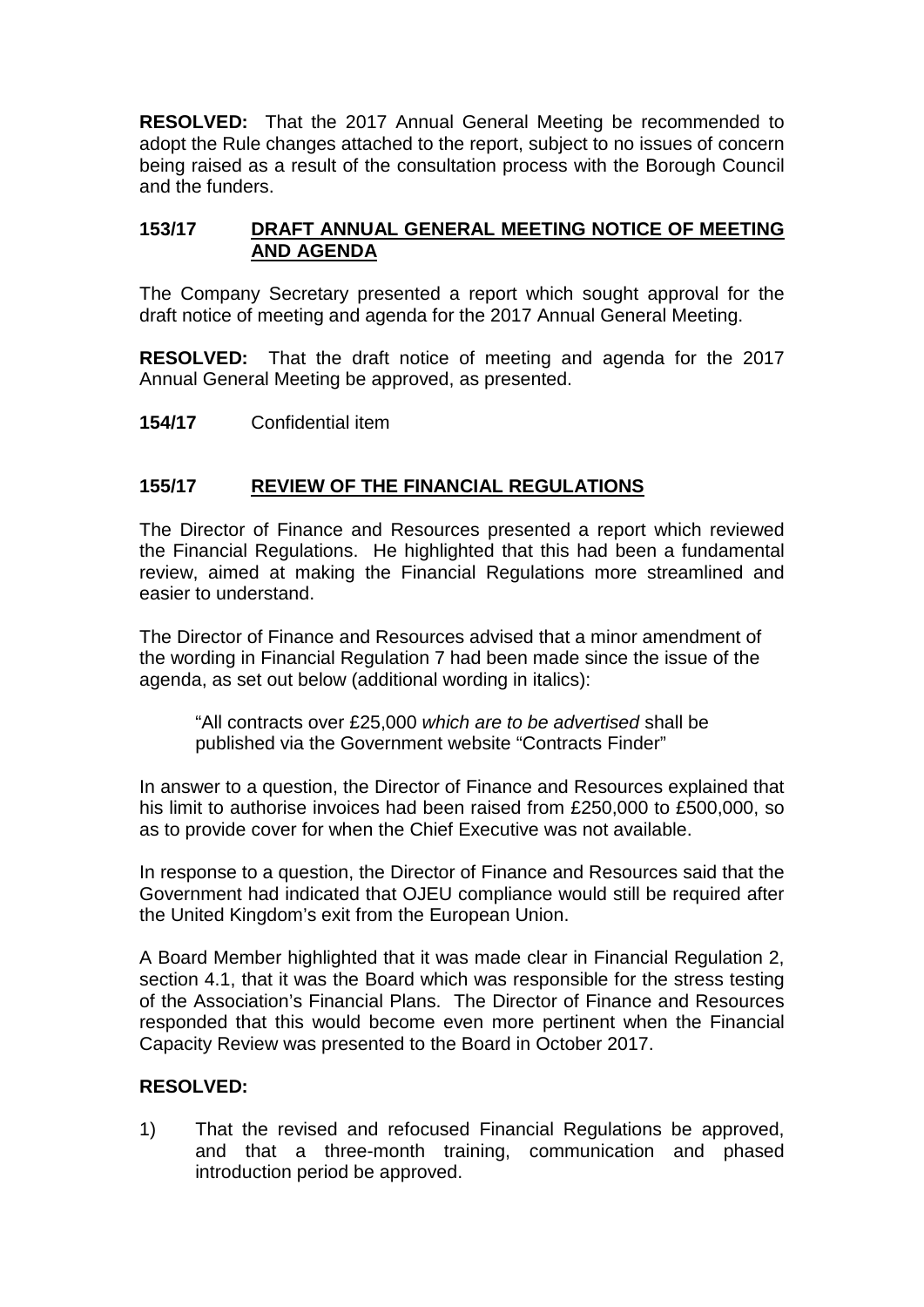### 2) [confidential wording]

### **156/17 STANDING ORDER AMENDMENTS: CHANGES TO MANAGEMENT TEAM**

The Company Secretary presented a report which sought to make amendments to the Standing Orders, to reflect the changes to the composition of the Management Team that had been recently introduced.

**RESOLVED:** That the amendments to the Standing Orders be approved, as presented.

#### **157/17 INVESTMENT APPRAISAL, LAND BANKING AND ASSET DISPOSALS**

The Director of Assets and Development presented a report which proposed a new Standing Order to govern the investment expenditure for development projects and land banking and the disposal of assets.

The Director of Assets and Development highlighted the following key points arising from the new Standing Order:

- The Management Team would have authority to approve development schemes up to a value of £5 million and subject to meeting other criteria; all other schemes would come to the Board for approval.
- A series of "hurdle rates" around Internal Rate of Return had been introduced which schemes would normally have to comply with for Management Team to be able to approve them on financial grounds. (The Management Team would also have authority to approve schemes which did not meet the Internal Rate of Return, on social or strategic grounds, subject to other criteria being met.)
- Freebridge's total land holding would have a cost of no more than £7 million; this represented about two years' worth of land led development.
- Assets would only be disposed of if they met at least one of the listed criteria; priority would be given to those assets which met more than one of the criteria.

**RESOLVED:** That the new Standing Order 14 – Investment Appraisal, Land Banking and Asset Disposal – be approved, as presented.

# **158/17 GOVERNANCE COMMITTEE RECOMMENDATIONS**

#### **(a) Introduction**

The Board considered the recommendations of the Governance Committee meeting held on 3 July 2017, as set out below.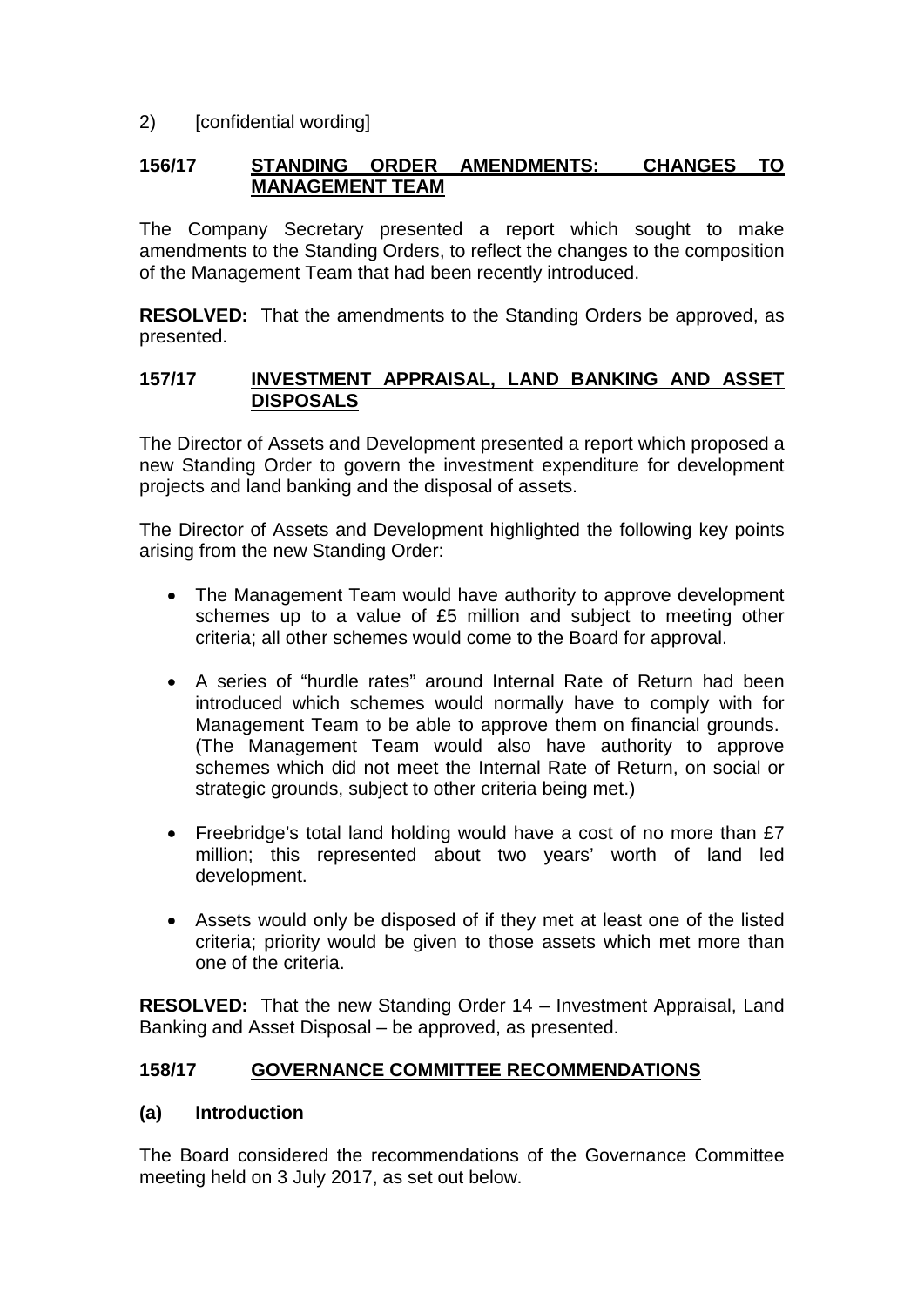### **(b) Procedure to Follow in the Event of an Unsolicited Approach for a Potential Merger, Acquisition or Strategic Partnership**

Marie Connell, Chairman of the Governance Committee, thanked Simon Smith for lending his expertise and help in the development of the procedure.

The Board welcomed the procedure, which would ensure that any approaches were given proper consideration without taking up an undue amount of time.

**RESOLVED:** That the procedure to be followed in the event of an approach for a potential merger, acquisition or strategic partnership be approved, as presented.

### **(c) Board Remuneration Review**

Marie Connell explained that the Governance Committee had considered the independent report on Board remuneration produced by Campbell Tickell, but had been split as to whether to adopt the recommended fee increases or to freeze Board remuneration levels.

The Board discussed the recommendations in the independent report. Some Board Members did not believe that it would be appropriate to raise Board remuneration levels, particularly as the recommended increases were significantly higher than those received by staff over the past three years. Other Board Members were of the view that the report had been provided by an independent expert and should therefore be adhered to; it was important to pay the correct level of remuneration in order to attract Board Members of sufficient calibre.

On being put to the vote, it was

**RESOLVED:** That Board remuneration levels be adjusted with effect from 1 October 2017, in line with the independent report produced by Campbell Tickell, as set out in the table below:

| <b>Position</b>           | <b>Current</b><br>Remuneration<br>(since October 2014) | <b>Remuneration from</b><br>1 October 2017 |
|---------------------------|--------------------------------------------------------|--------------------------------------------|
| Chairman                  | £10,000                                                | £10,500                                    |
| Vice-Chairman             | £5,000                                                 | £5,500                                     |
| <b>Committee Chairman</b> | £4,000                                                 | £5,500                                     |
| <b>Board Member</b>       | £3,600                                                 | £4,500                                     |

The Board asked that the Communications team ensure that the remuneration increases were reported to the Annual General Meeting in such a way as to The Board also requested that the Management Team investigate whether any increases in Board remuneration could be linked to those applicable to staff going forward, and to report back.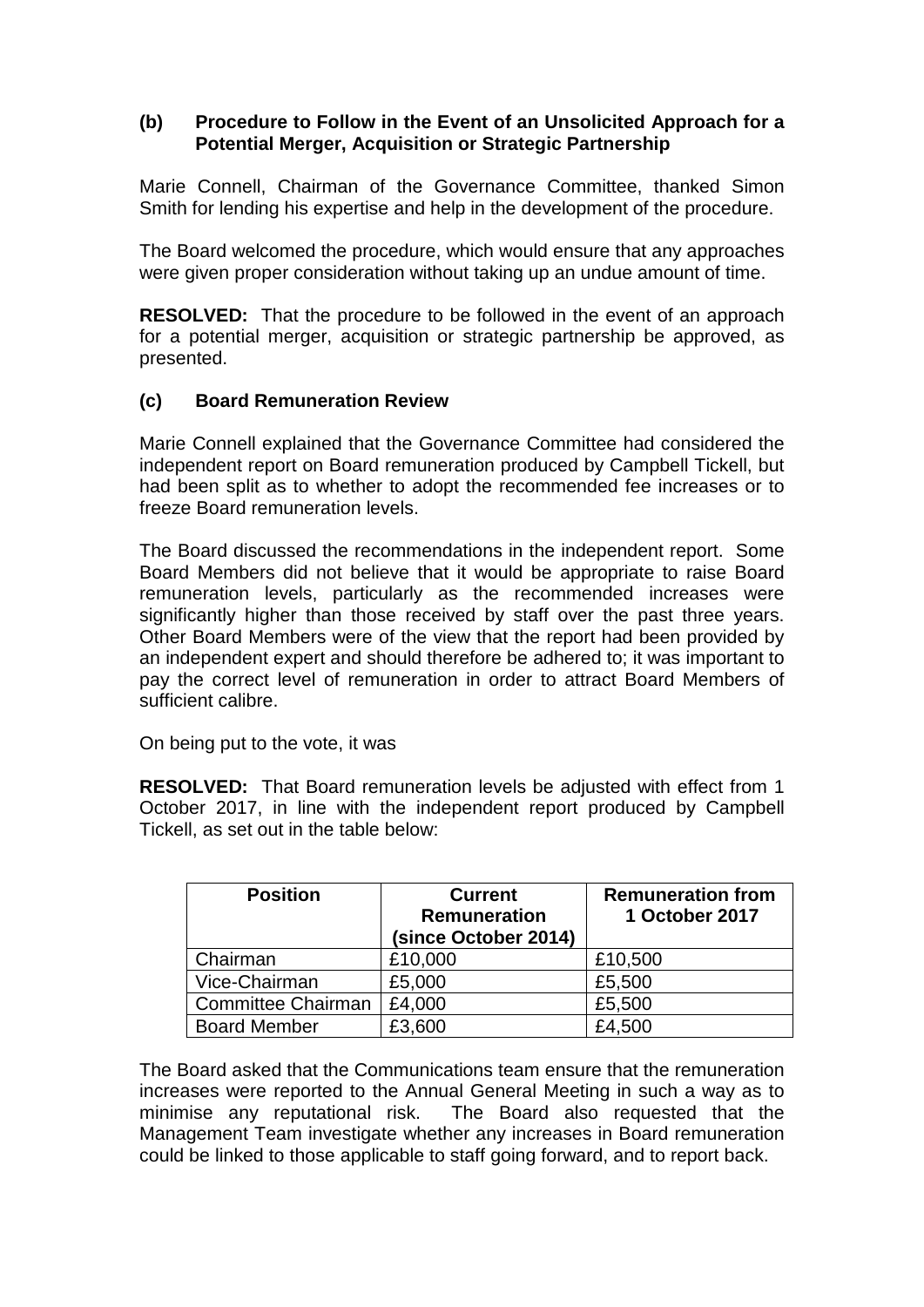# **159/17 RISK MANAGEMENT AND FRAUD AWARENESS UPDATE**

The Business Assurance Manager presented a report which detailed risk management, service assurance and fraud awareness activity during the quarter ending 30 June 2017. The report included a full review of the Risk Map, including the introduction of residual risk ratings.

A Board Member highlighted that Freebridge was required to comply with all relevant law by the Regulatory Framework. He was concerned as to how this could be monitored, particularly in relation to health and safety. It was explained that this would be covered in the Board training that had been organised for October 2017.

A Board Member pointed out that there were some gaps in the revised Risk Map which should be filled in, and also suggested that the controls for Risk GOV06 – "Failure in Relationship with Tenant Panel" – could include actively encouraging Tenant Panel members to apply to join the Board. The Business Assurance Manager undertook to pursue these comments.

The significant amount of cyber-attacks which had been experienced by the organisation and successfully defended was noted with interest.

**RESOLVED:** That the revised Risk Map and residual risk reporting arrangements be approved.

## **160/17 TENANT PANEL QUARTERLY UPDATE**

The Director of Corporate Services and Culture presented a report which provided a quarterly update of the Tenant Panel's work, including a review of the Panel's Terms of Reference and Code of Conduct.

The Board was sorry to learn that Sheila James had decided to resign from the Tenant Panel, for personal reasons, and asked that the Chairman write to her to thank her for her five years' service on the Panel.

The Board agreed that there should be a slight amendment to the Terms of Reference to make clear that the independent facilitator was jointly appointed by Freebridge and the Panel.

The Board noted the report and

**RESOLVED:** That the revised Tenant Panel Terms of Reference and Code of Conduct be approved, subject to the amendment detailed above.

#### **161/17** Confidential item

# **162/17 BUSINESS PLAN – FIRST QUARTER UPDATE**

The Chief Executive presented a report which provided an update on the implementation of the Business Plan and the delivery of the strategic objectives. He highlighted that detailed progress against the Business Plan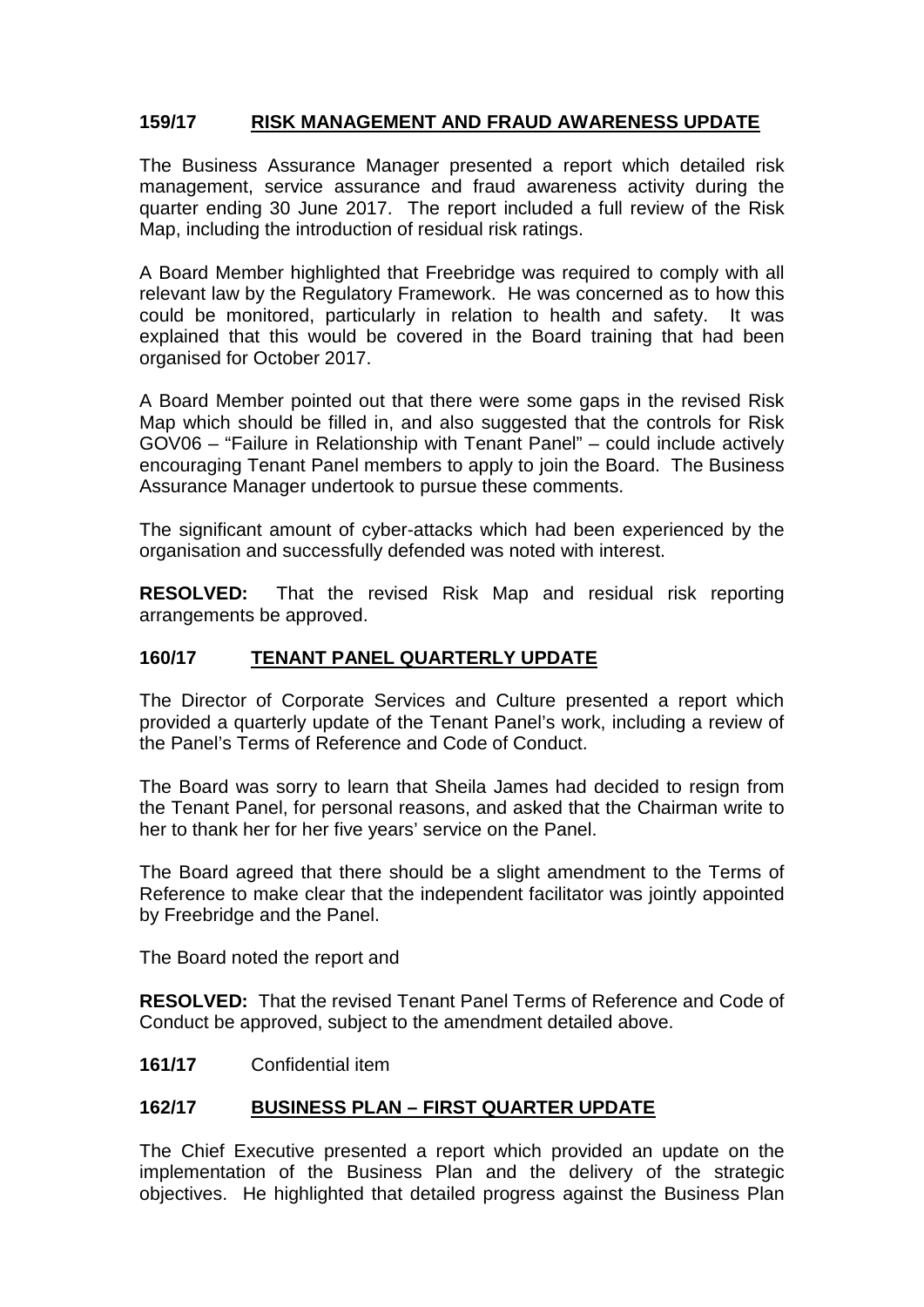was included within the Operational Performance Pack which had been issued with the agenda. He reminded the Board that this had been discussed in detail at the away day in July 2017.

The Board noted the report.

### **163/17 OPERATIONAL PERFORMANCE – YEAR TO DATE JUNE 2017**

The Director of Finance and Resources presented a report which described current performance and progress towards the 2020 Business Plan targets. He highlighted that this was the first time that the new reporting format for operational and financial performance had been used, and that the more detailed information, which sat alongside the report, could be found in the "Operational Performance Pack", which had been circulated with the agenda. The aim of the new reporting format was to make the information more accessible and to facilitate constructive challenge.

The Board welcomed the new reporting format and confirmed that it favoured the method of Year-To-Date reporting that was being used for the performance indicators. It was acknowledged that it had originally been intended to present the six highest level indicators to the Board, with the next level only available electronically for Board Members; however, it had been decided to present both the top level and next level indicators, giving a total of 18 indicators provided to the Board. Further indicators sat below these, and they were being monitored by managers at monthly meetings.

In answer to a question, the Director of Finance and Resources said that variances around expenditure were the result of activity phasing, and he would expect these to reduce over the course of the year.

A Board Member highlighted that participation in the employee survey stood at 51%, against a target of 80%, and asked what actions were being put in place to address this. The Director of Finance and Resources responded that the operatives at Property Services found it difficult to access the monthly employee satisfaction survey on their devices; steps were being taken to resolve this. The Human Resources team was also looking to enhance employee engagement, by implementing the outcomes of the Bring Yourself to Work programme and re-launching the recognition scheme, annual appraisals and one-to-ones. It was also pointed out that the Business Plan project around the Times Top 100 included significant work on employee satisfaction.

The Board noted the report.

# **164/17 FINANCIAL PLAN CONTINGENCY PLANNING UPDATE**

The Director of Finance and Resources presented a report which described the outcomes from the contingency planning workshop held by the Management Team and Leader Managers in June 2017.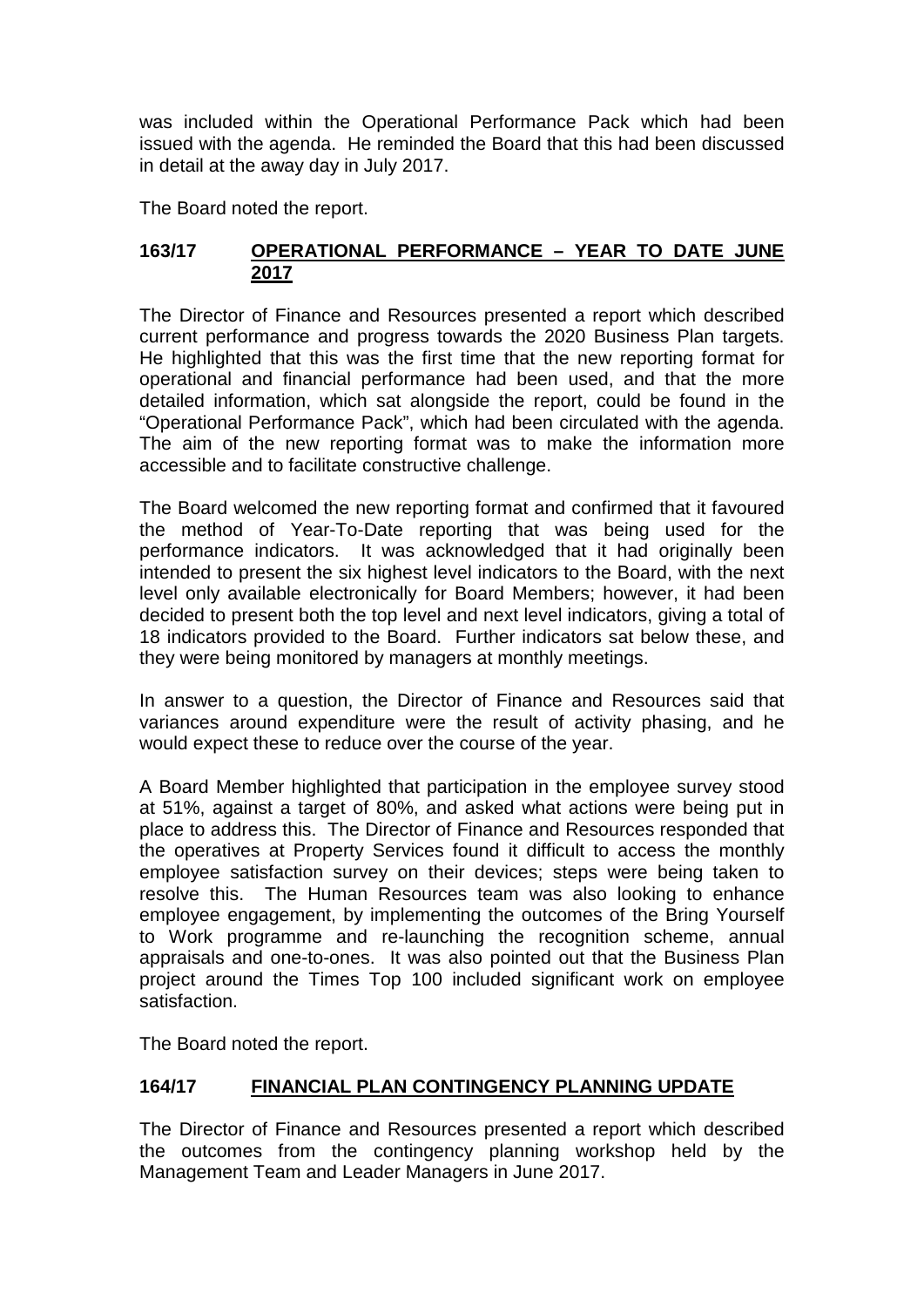It was acknowledged that the contingency planning had focused on retaining the current business model. In a real situation, a number of options might have to be considered, including thinking beyond the current business model.

The Board noted the report.

# **165/17 TREASURY MANGEMENT AND STRATEGY UPDATE**

Confidential item

## **166/17 DISCLOSURE AND BARRING SERVICE CHECKS (DBS) UPDATE**

The Director of Finance and Resources presented a report which provided the latest statistics in respect of DBS checks. He reminded the Board that this report followed on from an Internal Audit report made in October 2016, subsequent Board Member enquiries, and a report made to the Audit Committee in July 2017.

In answer to questions, the following points were made:

- The DBS checks were being completed reasonably quickly.
- An indication would be given at the next Board meeting as to when all of the DBS checks would be in place.
- About two thirds of staff had been identified as requiring a DBS check, in view of their roles.

The Chief Executive stressed that there was no legal requirement for Freebridge to have its staff undergo DBS checks, and, indeed, many housing associations had taken a decision not to do this. However, he was of the view that it was good practice to have these checks in place. He paid tribute to the Human Resources team for their hard work in ensuring that the checks were done as quickly as possible.

The Board noted the report.

# **167/17 OPERATING MODEL REVIEW – COMPLETION OF PHASE 1**

Confidential item

# **168/17 PROCUREMENT APPROVALS**

The Director of Property presented a report which advised of contracts worth over £50,000 that had been let by Freebridge in the past three months.

It was acknowledged that one of the successful contractors had previously been the subject of a declaration of interest by a member of staff. While this declaration had been reported to the Board, and the Board had given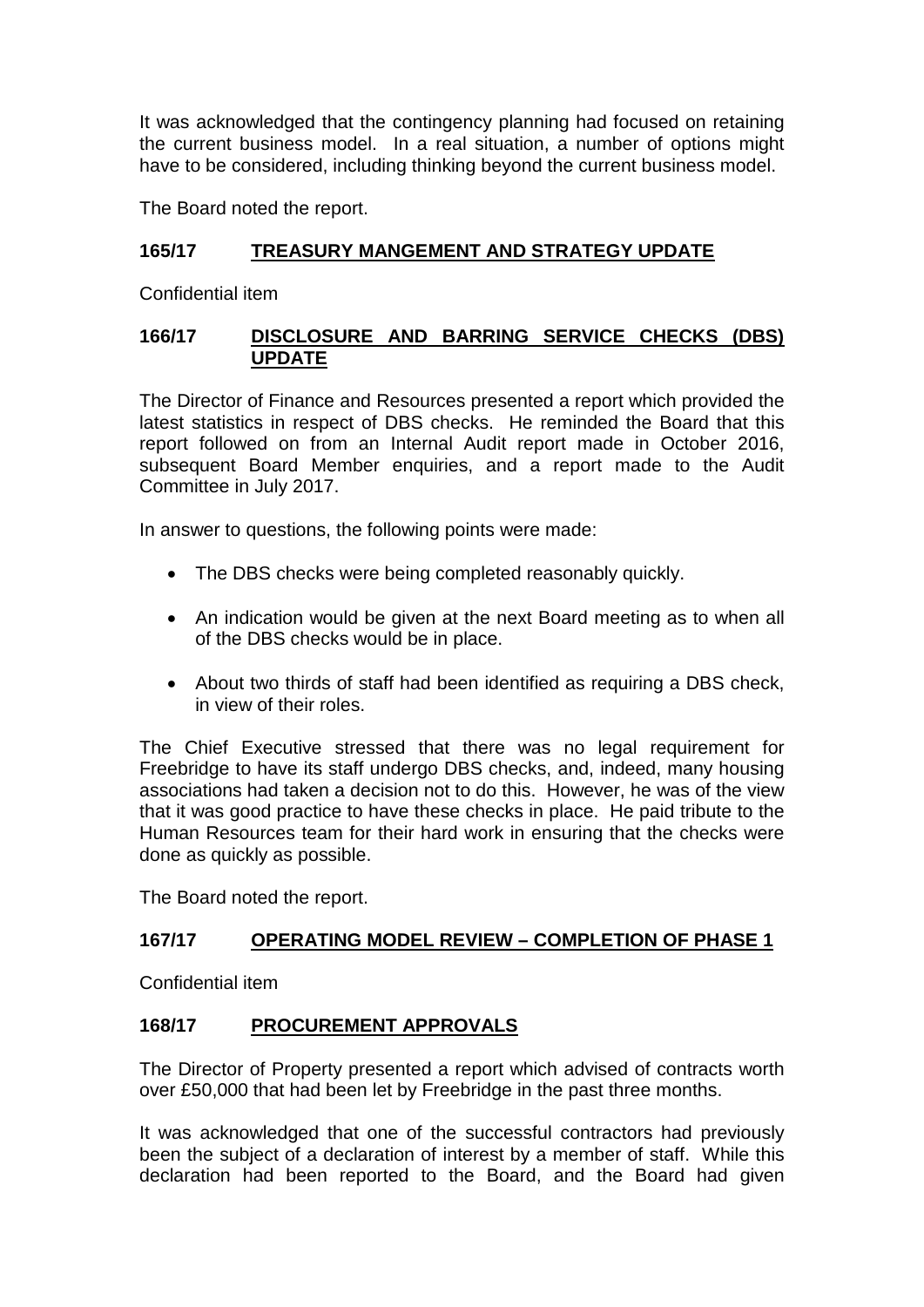approval for the firm to continue to be used as a contractor, a Board Member requested that such declarations be referenced in future Procurement Approvals reports.

In answer to a question, the Director of Property said that, while the informal challenge to one of the contracts had been successfully defended, a lesson had been learned around wording within the Invitation to Tender document and would be acted upon.

The Board noted the report.

# **169/17 APPOINTMENT OF SHAREHOLDERS**

The Board noted a report which advised of shareholder applications that had been approved under the Company Secretary's delegated authority.

- **170/17** Confidential item
- **171/17** Confidential item
- **172/17** Confidential item
- **173/17** Confidential item

#### **174/17 COMMITTEE MINUTES**

#### **(a) Governance Committee – 3 July 2017**

Marie Connell, Chairman of the Governance Committee, presented the minutes of the Committee's meeting held on 3 July 2017.

In answer to a question, the Company Secretary explained that the position of the two Co-opted Board Members in relation to their becoming full Board Members would be considered at the Board's meeting in November 2017. In order for them to become full Board Members, they would have had to successfully complete an appraisal, and the Board would have to be satisfied that their appointments were in the best interests of Freebridge.

#### **(b) Audit Committee – 10 July 2016**

Ian Pinches, Chairman of the Audit Committee, presented the minutes of the Committee's inquorate meeting held on 10 July 2017.

A Board Member suggested that a system of substitutions should be introduced so as to avoid inquorate meetings. Some concern was expressed about this, as, on the rare occasions when meetings were inquorate, this only became apparent shortly before the meeting. It would be very difficult to arrange a substitute at this short notice and, even if someone could be found, they would not have had time to study the papers. The Company Secretary undertook to discuss the suggestion with the Chairman-elect and the Chairman of the Audit Committee.